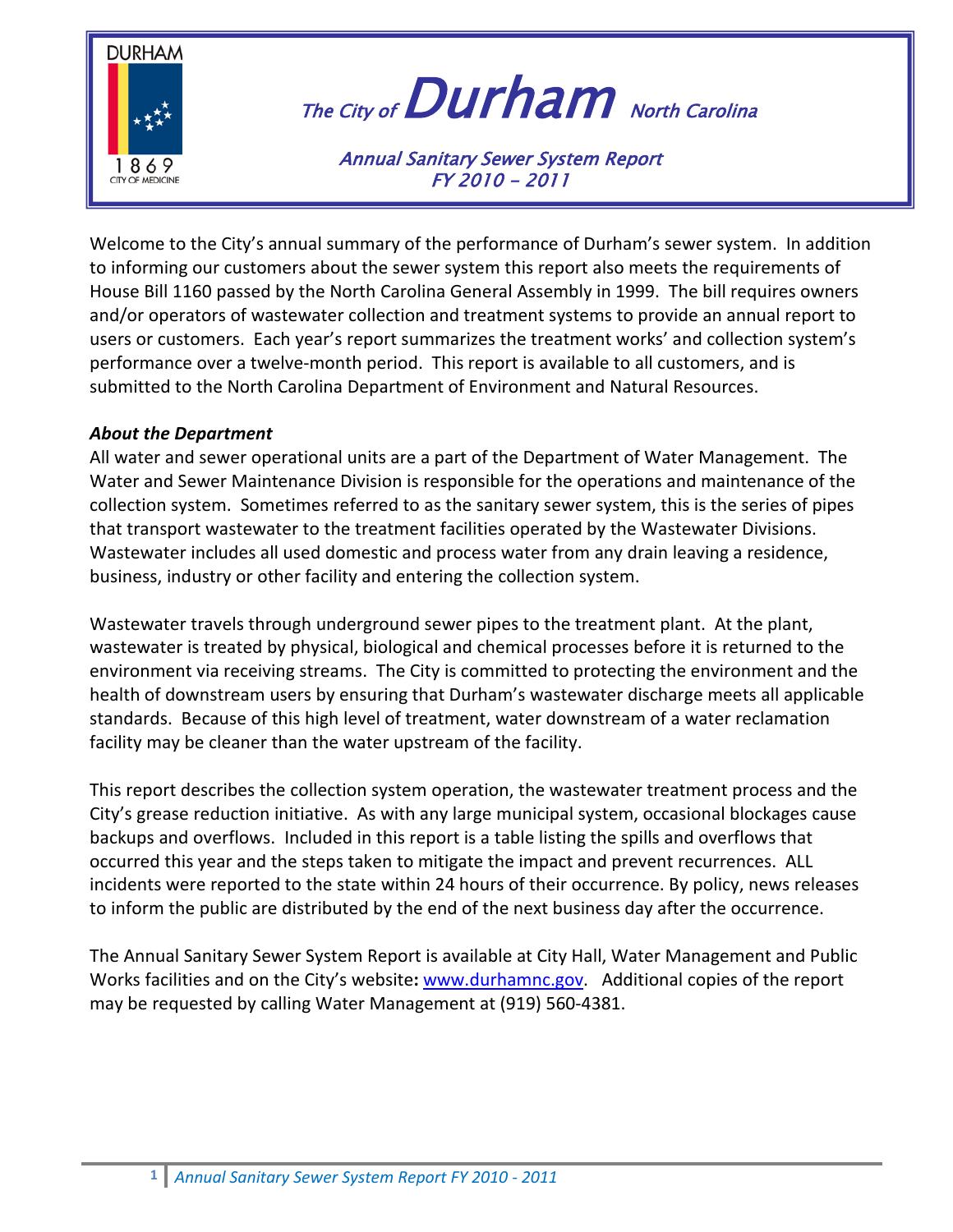| <b>Durham's Sewer System Facilities</b> |                          |                                     |                             |  |
|-----------------------------------------|--------------------------|-------------------------------------|-----------------------------|--|
|                                         | <b>Collection System</b> | <b>Water Reclamation Facilities</b> |                             |  |
| <b>Name of Facility</b>                 | <b>Operations Center</b> | North Durham Water                  | South Durham Water          |  |
|                                         |                          | <b>Reclamation Facility</b>         | <b>Reclamation Facility</b> |  |
| <b>Permit number</b>                    | <b>WQCS00005</b>         | NCO023841                           | <b>NCOO47597</b>            |  |
| <b>Address</b>                          | 1110 Martin Luther       | 1900 East Club Blvd.                | 6605 Farrington Rd.         |  |
|                                         | King Jr. Pky             |                                     |                             |  |
| <b>Operator in Responsible</b>          | <b>Tom Lucas</b>         | John Dodson                         | Robert Dodson               |  |
| <b>Charge (ORC)</b>                     |                          |                                     |                             |  |
| <b>Phone number</b>                     | 919-560-4344             | 919-560-4384                        | 919-560-4386                |  |

# *Down the Drain! Where does it go?*

When wastes exit a home, business or industry via piping, the wastewater enters the collection system. These pipes carry wastewater away from homes, businesses, schools, hospitals and industries. The waste flows by gravity or may flow to lift stations located in strategic areas throughout the service area. Pumps in the lift stations do just that – they "lift" the wastewater to a higher elevation where it again flows by gravity, ultimately to one of the City's two water reclamation facilities. Sixty-two pump stations for the collection system are monitored and maintained by Plant Maintenance division staff.

Durham sits on a ridgeline that generally runs along Pettigrew Street and the railroad tracks. Wastewater on the north side of the ridgeline flows to the North Durham Water Reclamation Facility and after treatment is ultimately discharged into the Neuse River Basin. The South Durham Water Reclamation Facility receives wastewater that flows south of the ridgeline. After processing, the discharge flows into the Cape Fear Basin. Durham County owns and operates a third wastewater treatment plant that serves most of Research Triangle Park, Parkwood and a few other southern Durham neighborhoods. The Durham County sewer system report is posted at [www.co.durham.nc.us.](http://www.co.durham.nc.us/)

# *Collection System Performance*

City departments continue to use the Geographical Information System (GIS) mapping of the collection system which provides an accurate method of tracking both operations and maintenance activities. Approximately 1100 miles of the collection system are represented by GIS mapping. During this reporting period, Water and Sewer Maintenance crews and City contractors

| <b>Maintenance Activities</b> |            |  |  |
|-------------------------------|------------|--|--|
| <b>Activity</b>               | Linear Ft. |  |  |
| <b>Lateral Service</b>        | 49,556     |  |  |
| <b>Flushing</b>               | 1,251,036  |  |  |
| Inspections (TV'd)            | 549,413    |  |  |
| Mains replaced                | 1,145.5    |  |  |
| <b>Easements mowed</b>        | 1,982,835  |  |  |

conducted numerous maintenance activities to clean and rehabilitate the collection system. In addition to the activities in the table (left), crews

repaired/replaced 80 sewer services and responded to 700 blockages.

# **Improper disposal of grease continues to be the number one cause of blockages in the sewer system.**

City staff will continue to focus resources on repeat blockages and promote a maintenance campaign to alleviate the environmental and financial impacts of this problem. One major element of the program has been an extensive cleaning of problem areas of the system. The second major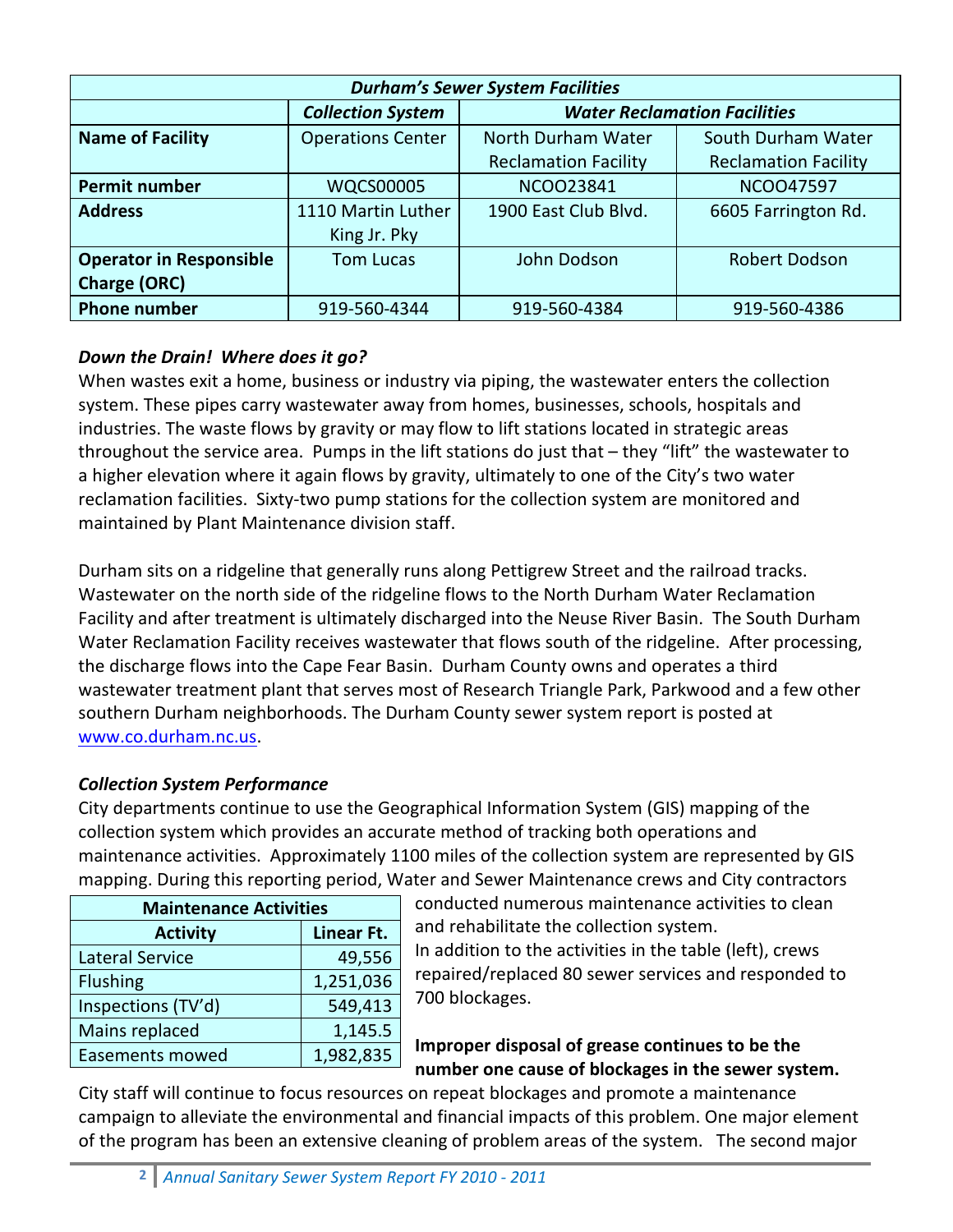element of the program is the education, prevention and enforcement effort coordinated by the Department's Industrial Pretreatment Program (see page 4). Funding of infrastructure rehabilitation is a high priority of the department's Capitol Improvement Projects (CIP).

#### *Water Reclamation Facility Plant Performance*

The City's two wastewater treatment facilities – North Durham and South Durham Water Reclamation Facilities (WRFs) - have the combined capacity to treat (or reclaim) 40 million gallons per day (MGD) of wastewater. During this reporting period, the average daily flow treated by the two plants was 17.93 MGD, with no violations of any applicable state and federal regulations at either of the City's two facilities.

North Durham WRF 2009 improvements project is in its final stages. A sixth aeration tank and new ultraviolet disinfection system has been completed and both are online. Other improvements include repair of existing equipment which is currently ongoing.

Also, North Durham WRF's \$1.5 million upgrade to construct addiditional cover over the biosolids storage pads as well as some improvements to the existing covered biosolids pad has been completed. Covering the biosolids pads ensures that the material stored there prior to land application can remain dry reducing ultimate disposal costs.

South Durham WRF current projects include upgrade to the City's Water and Wastewater Laboratory, office improvements for the Industrial Waste Division and other building upgrades to the Control Building.

The City continues to prepare for tighter restrictions in the coming years by working through a master planning process identifying construction and operations needs for both water reclaimation facilities. Upgrades will provide a higher level of treatment as well as improve process reliability. These efforts are part of an enhanced nutrient removal program to reduce the total amount of nitrogen and phosphorus discharges at the water reclamation facilities.



**North Durham WRF North Durham WRF**



**(located off of E. Club Blvd.) (Construction of new ultraviolet disinfection system)**